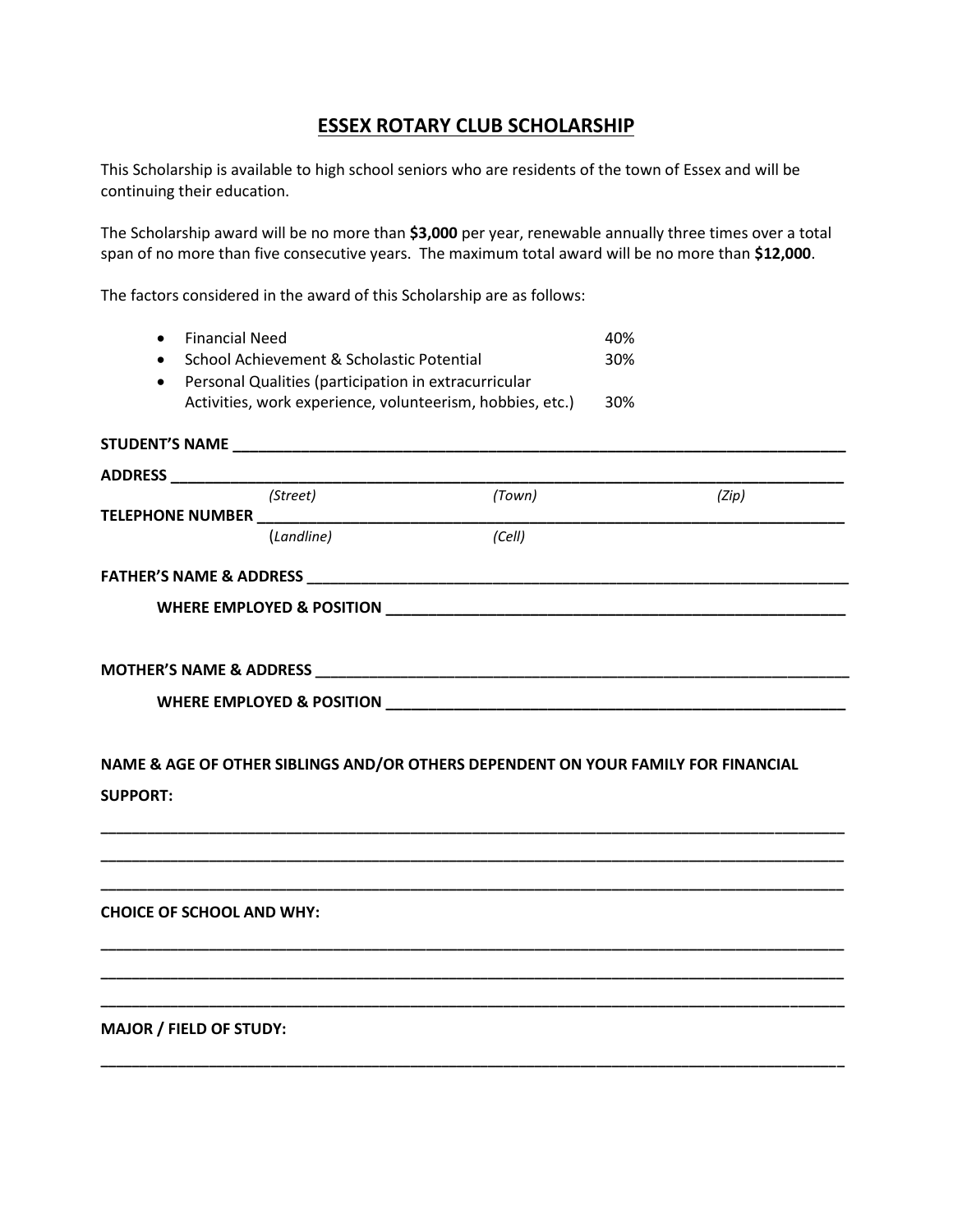| <b>SUMMER PLANS:</b>                                                                                     |                                                                                                                                                                                                                                                                                           |                       |
|----------------------------------------------------------------------------------------------------------|-------------------------------------------------------------------------------------------------------------------------------------------------------------------------------------------------------------------------------------------------------------------------------------------|-----------------------|
|                                                                                                          | WHAT IS THE TOTAL FRESHMAN YEAR FINANCIAL REQUIREMENT AT THE SCHOOL OF CHOICE:                                                                                                                                                                                                            |                       |
|                                                                                                          |                                                                                                                                                                                                                                                                                           |                       |
|                                                                                                          | MONEY AVAILABLE TO STUDENT TO MEET FIRST YEAR FINANCIAL REQUIREMENTS:                                                                                                                                                                                                                     |                       |
| <b>Student Savings</b>                                                                                   |                                                                                                                                                                                                                                                                                           |                       |
| <b>Student Earnings - Summer Job</b>                                                                     |                                                                                                                                                                                                                                                                                           |                       |
| <b>Work Study at College</b>                                                                             |                                                                                                                                                                                                                                                                                           | _____________________ |
|                                                                                                          | Scholarships & Grants (list Name and Amt.) ________________                                                                                                                                                                                                                               |                       |
|                                                                                                          |                                                                                                                                                                                                                                                                                           |                       |
|                                                                                                          | AMOUNT TO BE CONTRIBUTED BY PARENTS (Please include the Estimated Family Contribution (EFC) amount                                                                                                                                                                                        |                       |
| indicated on the front page of the FAFSA report):<br><b>EFC from FAFSA</b><br>much will that contribute: | If you are the beneficiary of an educational trust, how<br>Other sources: example and a series of the sources of the sources of the series of the series of the series of the series of the series of the series of the series of the series of the series of the series of the series of |                       |
| <b>TOTAL</b>                                                                                             | ARE YOU WILLING TO BORROW TO FURTHER YOU EDUCATION?                                                                                                                                                                                                                                       |                       |
| DID YOU APPLY FOR ANY SCHOLARSHIPS?                                                                      |                                                                                                                                                                                                                                                                                           |                       |
|                                                                                                          |                                                                                                                                                                                                                                                                                           |                       |
|                                                                                                          |                                                                                                                                                                                                                                                                                           |                       |
|                                                                                                          |                                                                                                                                                                                                                                                                                           |                       |
|                                                                                                          |                                                                                                                                                                                                                                                                                           |                       |
|                                                                                                          |                                                                                                                                                                                                                                                                                           |                       |